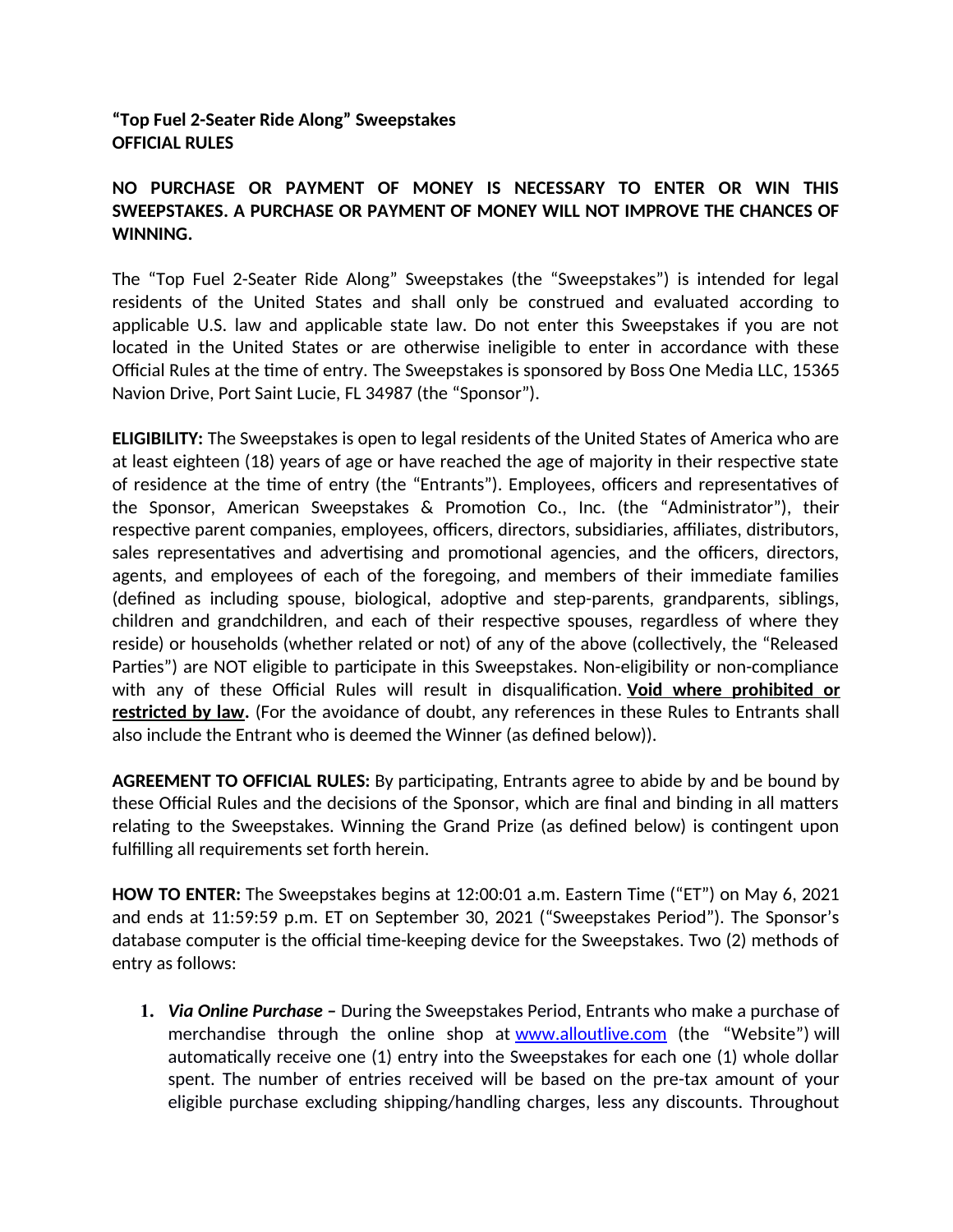the Sweepstakes Period, the Sponsor may announce Bonus Entries at the Website, and/or on its social media pages, opportunites to earn additonal entries ("Bonus Entry Periods"). During the Bonus Entry Period, Entrants who make a purchase at the Website will automatically receive between two (2) and ten (10) entries (defined by Sponsor) into the Sweepstakes for each one (1) whole dollar spent.

During the Sweepstakes Period, Entrants who make a purchase of racer entry tickets at tickets.thefoat.com/boss1one (also, the "Website"). Entrants will automatically receive one (1) entry into the Sweepstakes for each one (1) whole dollar spent on tckets. The number of entries received will be based on the pre-tax amount of your eligible purchase excluding shipping/handling charges, less any discounts.

NOTE: ANY FRAUDULENT ACTIVITY IN CONNECTION WITH THIS SWEEPSTAKES IS STRICTLY PROHIBITED. IT IS FRAUDULENT TO PURCHASE ITEMS TO OBTAIN ENTRIES WITH THE INTENT TO RETURN THESE ITEMS AFTER THE SWEEPSTAKES ENDS. IF THE SPONSOR IDENTIFIES OR SUSPECTS THAT YOU ARE ENGAGED IN THIS OR ANY OTHER FRAUDULENT ACTIVITY, YOU WILL BE DISQUALIFIED AND BANNED FROM ANY FURTHER SWEEPSTAKES OFFERED BY THE SPONSOR.

**2. V***ia Mail* **-** During the Sweepstakes Period, eligible Entrants can obtain Sweepstakes entries by legible hand-printing, on a 3"x 5" card or paper, their full name, complete mailing address, phone number, date of birth, email address, and a brief descripton (at least 25 words) on what winning the Grand Prize would mean to you, mailing the card in a #10 business-sized envelope, with proper postage affixed, to: Boss One Media Sweepstakes, PO Box 948, Macedon, NY 14502-0948 (the "Mail-In Entry"). All entries must be postmarked by September 30, 2021 and received by October 5, 2021. Each mail-in entry received with be worth ten (10) Sweepstake's entries. If a mail-in entry is postmarked during a Bonus Entry Period, it will be worth between twenty (20) and one hundred (100) Sweepstake's entries depending on the level of Bonus Period defned by Sponsor at the Website. In order for bonus entries to be valid, the Entrant must write EITHER 2x or 5x or 10x on the backside of the envelope to signify what Bonus Entry Period they are entering during. If an Entrant lists a Bonus Period that is inaccurate with the postmark date, the entry will be disqualifed. \*\*NOTE: Mail-in entry card and envelope must be hand-printed by the Entrant only. In additon, Entrants are not permitted to use any 3<sup>rd</sup> party organization to assist with the entry process in any way (as determined by the Administrator). Each Envelope must be mailed individually. Bulk shipments of entries will not be accepted.

**Limit two thousand (2,000) entries per Entrant, regardless of method of entry**. To be valid, each entry must provide all requested information. Proof of entry information at the Website is not considered proof of delivery to or receipt by Sponsor of an entry. Entries made by any other individual or any entity, and/or originating at any other website or email address, including, but not limited to, commercial Sweepstake's subscription notification and/or entering service sites, will be declared invalid and disqualifed for this Sweepstakes. The use of automated entry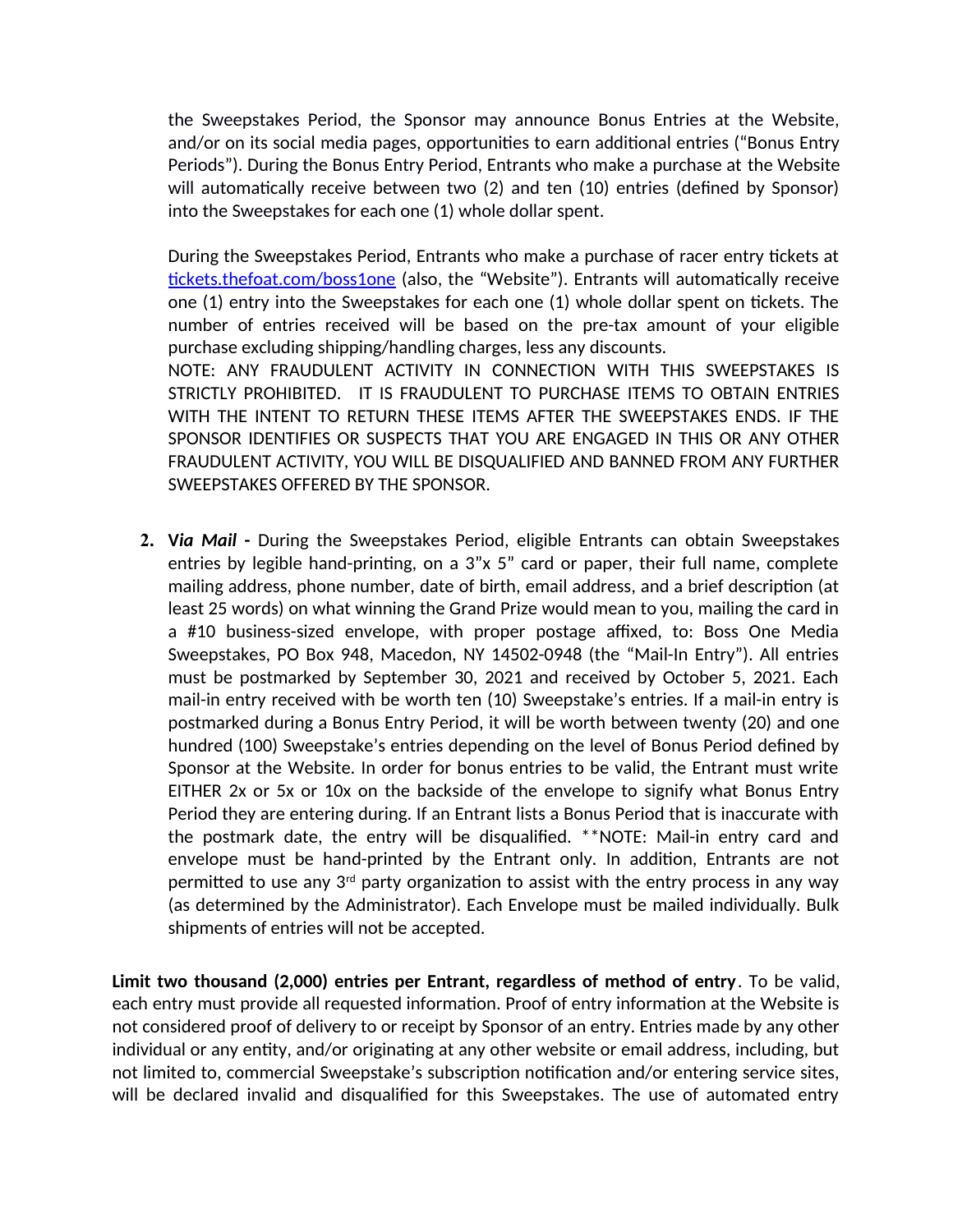devices is prohibited, and no mechanically reproduced entries are allowed; all such entries are void. The Released Partes are not responsible for late, incomplete, delayed, undelivered, or misdirected entries. All entries become the exclusive property of Sponsor and will not be acknowledged or returned except as provided herein. By participating, you consent to Sponsor's and its agents' use of your personal information for the administration of this Sweepstakes.

**GENERAL CONDITIONS:** If for any reason the operation or administration of this Sweepstakes is impaired or incapable of running as planned for any reason, including but not limited to (i) infection by computer virus, bugs, (ii) tampering, unauthorized intervention, (iii) fraud, (iv) technical failures, or (v) any other causes beyond the control of the Sponsor which corrupt or afect the administraton, security, fairness, integrity or proper conduct of this Sweepstakes, the Sponsor reserves the right at its sole discretion, to disqualify any individual who tampers with the entry process, and to cancel, terminate, modify or suspend the Sweepstakes in whole or in part, at any time, without notice and award the Grand Prize (defined below) using all nonsuspect eligible entries received as of, or after (if applicable) this cancellation, termination, modification or suspension date, or in any manner that is fair and equitable and best conforms to the spirit of these Official Rules. Sponsor reserves the right, at its sole discretion, to disqualify any individual deemed to be tampering or attempting to tamper with the entry process or the operation of the Sweepstakes or Sponsor's Website; or acting in violation of these Official Rules or in an unsportsmanlike or disruptive manner.

CAUTION: ANY ATTEMPT TO DELIBERATELY DAMAGE ANY WEBSITE OR UNDERMINE THE LEGITIMATE OPERATION OF THE SWEEPSTAKES IS A VIOLATION OF CRIMINAL AND CIVIL LAWS AND SHOULD SUCH AN ATTEMPT BE MADE; THE SPONSOR RESERVES THE RIGHT TO SEEK DAMAGES OR OTHER REMEDIES FROM ANY SUCH PERSON (S) RESPONSIBLE FOR THE ATTEMPT TO THE FULLEST EXTENT PERMITTED BY LAW.

Failure by the Sponsor to enforce any provision of these Official Rules shall not constitute a waiver of that provision. In the event of a dispute as to the identty of a Winner based on an email address, the winning entry will be declared by the authorized account holder of the email address associated with the registration in question. "Authorized account holder" is defined as the natural person who is assigned to an email address by an Internet access provider, online service provider or other organization (e.g., business, educational, institution, etc.) that is responsible for assigning email addresses for the domain associated with the submited email address.

**RELEASE AND LIMITATIONS OF LIABILITY:** By participating in the Sweepstakes, Entrants agree to release and hold harmless the Released Partes from and against any claim or cause of acton arising out of participation in the Sweepstakes or receipt or use of any Prize, including, but not limited to: (i) any technical errors that may prevent an Entrant from submitting an entry; (ii) unauthorized human intervention in the Sweepstakes; (iii) printing errors; (iv) errors in the administration of the Sweepstakes or the processing of entries; or (v) injury, death, or damage to persons or property which may be caused, directly or indirectly, in whole or in part, from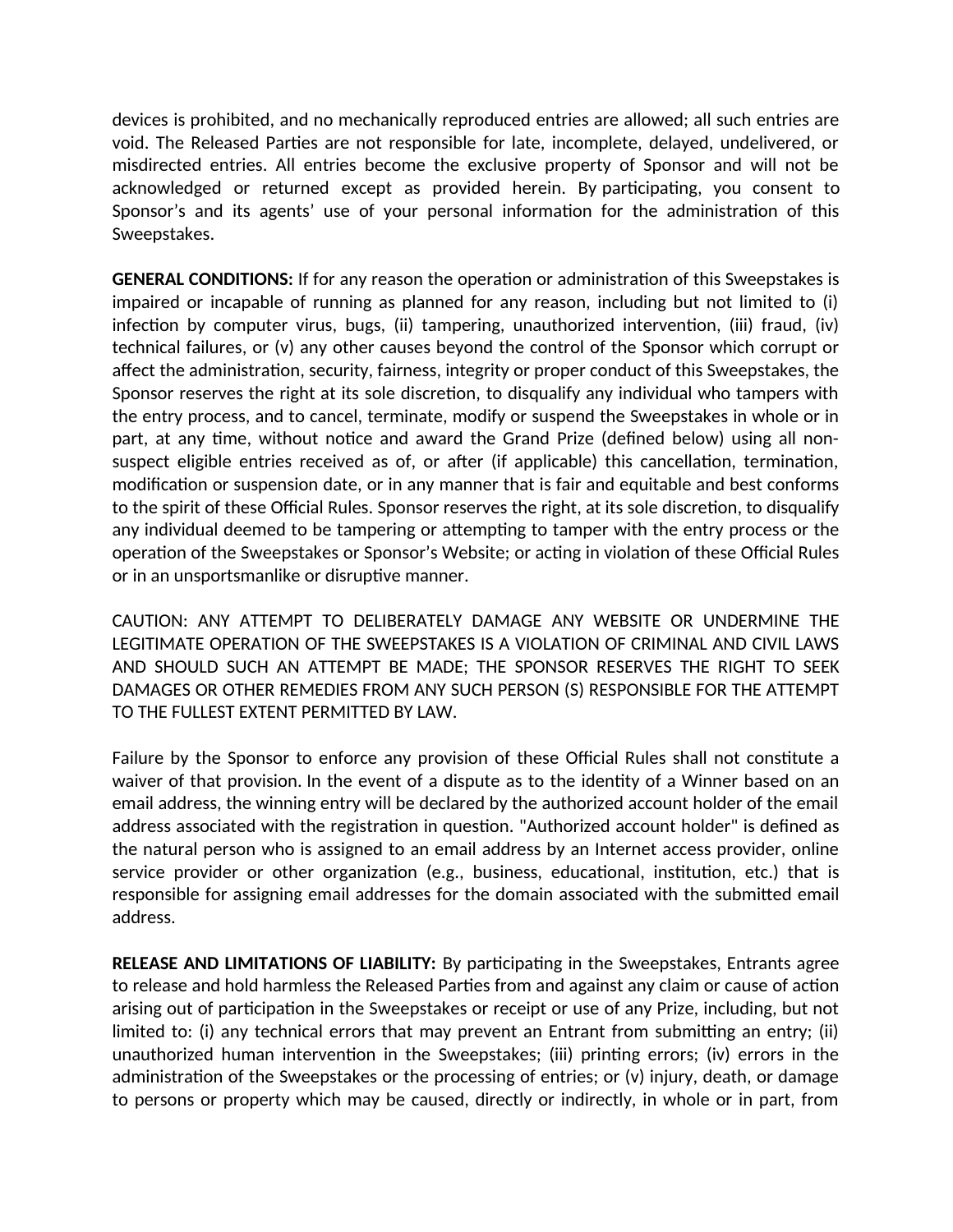Entrant's participation in the Sweepstakes or receipt of the Grand Prize (defined below). Released Parties assume no responsibility for any error, omission, interruption, deletion, defect, delay in operation or transmission, communications line failure, theft or destruction or unauthorized access to, or alteration of, entries. Released Parties are not responsible for any problems or technical malfunction of any telephone network or telephone lines, computer online systems, servers, or providers, computer equipment, sofware, failure of any email or entry to be received by Sponsor on account of technical problems, human error or traffic congestion on the Internet or at any Website, or any combination thereof, including any injury or damage to Entrant's or any other person's computer relatng to or resultng from participation in this Sweepstakes or downloading any materials in this Sweepstakes. Entrant further agrees that in any cause of action, the Released Parties' liability will be limited to the cost of entering and participating in the Sweepstakes, and in no event shall the Released Parties be liable for attorney fees. Entrant waives the right to claim any damages whatsoever, including, but not limited to, punitve, consequental, direct, or indirect damages.

**DRAWING AND NOTIFICATION:** The potential Grand Prize Winner will be selected in a random drawing conducted by the Administrator. The Grand Prize drawing will be conducted on or about October 6, 2021. Odds of winning the Grand Prize will depend on the total number of eligible entries received throughout the Sweepstakes Period. The potential Grand Prize Winner will be contacted by the Sponsor or Administrator via phone, email, and/or USPS mail.

**GRAND PRIZE:** There will be one (1) Grand Prize awarded. The Grand Prize Winner ("Winner"), upon the Administrator's confrmaton of eligibility, will receive a trip to a locaton to be determined by the Sponsor (the "Location") and a ride along experience in a top fuel dragster ("Prize" or "Grand Prize"). The Grand Prize Package includes:

-One (1) roundtrip standard economy airfare tcket from a major commercial airport in the United States, near the Winner's primary residence and the Locaton, as determined by Sponsor (Sponsor reserves the right to substitute ground transportation for air transportation if Winner resides within 150 miles of the Location).

-2-night single (double-occupancy) accommodations (room & tax only)

-Ride Along Experience

-Various merchandise (hat, shirt, etc.)

The Approximate Retail Value ("ARV") of the total Grand Prize package is \$15,000, which will vary depending upon points of departure and destination and seasonal fluctuation of hotel rates and airfares. The value of the Prize set forth above represents Sponsor's good faith determinations of the ARV thereof and such determinations are final and binding and cannot be appealed. If actual value of a Prize is lower than the stated ARV when a Prize is procured and fulfilled, then the difference will not be awarded. All other expenses not specifically mentioned herein, including but not limited to, airport taxes and fees, baggage fees, ground transportaton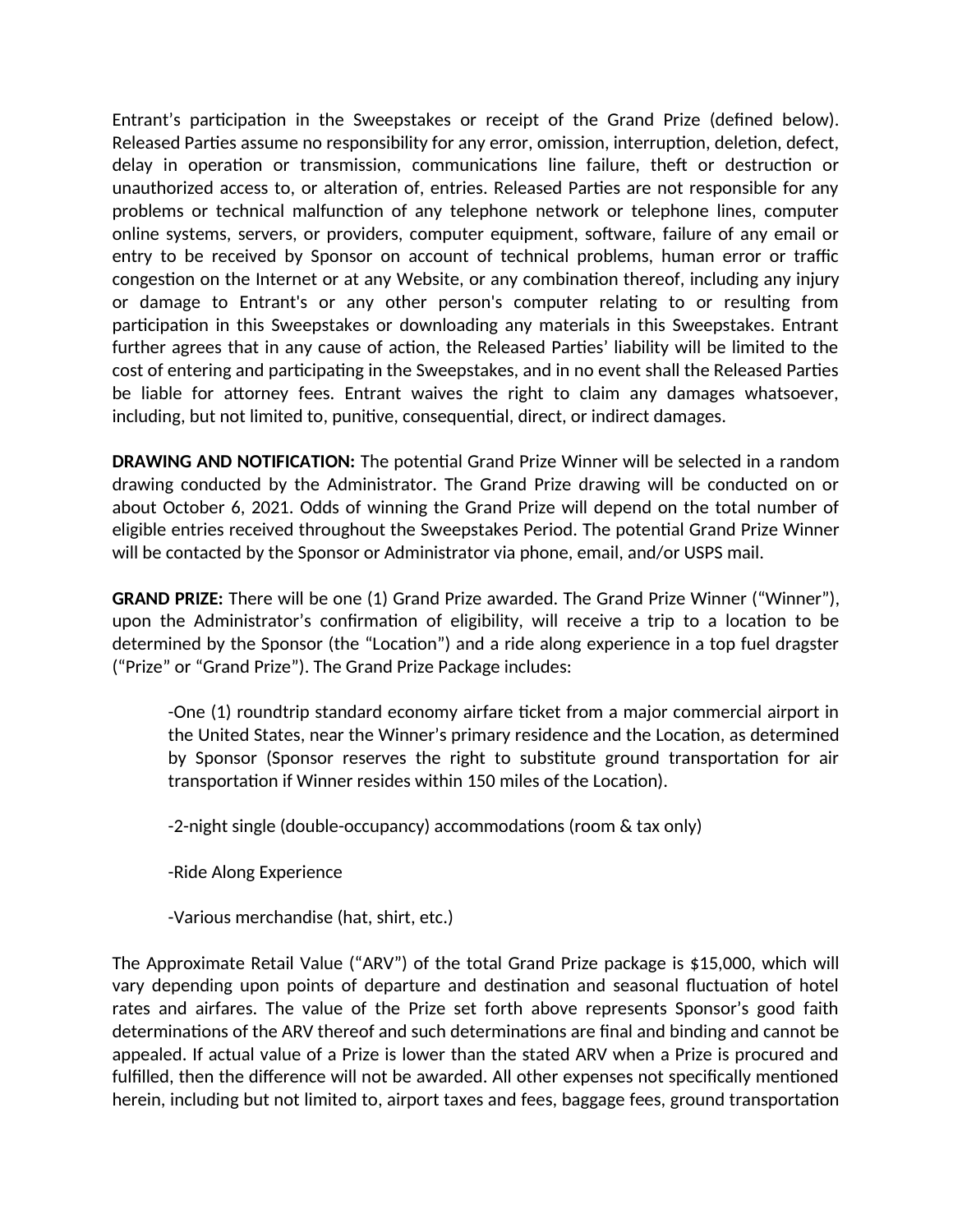not specifically delineated, food, beverages, additional hotel amenities or fees and gratuities, are the responsibility of the Winner. The Sponsor is not responsible for any cancellatons, delays, diversions or substitutions or any act or omissions whatsoever by the air transportation carriers, hotels or other transportation companies or any other persons providing any of these services and accommodations necessitated by same. The Sponsor shall not be liable for any loss or damage to baggage and/or personal property. Travel, hotel, and other accommodatons are subject to availability. The trip must be fully executed from October 15-17, 2022, or the Prize will be forfeited. All travel dates are subject to change in the Sponsor's sole discretion. Certain blackout dates and material restrictions may apply. **NOTE: No substitution, assignment or transfer of the Prize is not permited, except by Sponsor, who reserves the right to substtute the Prize or any Prize component with another of comparable or greater value.**

**NOTE #2: The Grand Prize Winner understands and agrees that the Prize event/ceremony be videotaped/photographed. Rights to any Prize event/ceremony video or photo belong solely to the Sponsor and can be used in any media at their sole discreton.**

ADDITIONAL PRIZE CONDITIONS: By accepting the Grand Prize, the Winner agrees to release and hold harmless the Released, each of their related companies, and each of their respectve officers, directors, employees, shareholders, and agents from and against any claim or cause of action arising out of participation in the Sweepstakes or receipt or use of the prize in question. The potental Grand Prize Winner must sign and return to the Administrator, within three (3) days of the date of notice or attempted notice is sent, an Affidavit of Eligibility, Liability  $\&$ Publicity Release in order to claim the Prize. **Note: The Affidavit sent to a potential Winner will require that the Winner provide their Social Security Number to the Administrator, which will** be used solely for tax reporting purposes. The Winner will be responsible for all local, state, and federal taxes associated with the receipt of the prize. The Winner must note that the value of the accepted Prize is taxable as income and an IRS Form 1099 will be fled in the name of the Winner for the value of the Prize. The Winner is solely responsible for all matters relating to the Prize after it is awarded. If a Prize or Prize notification is returned as unclaimed or undeliverable to the potential winner, if a potential Winner cannot be reached or does not comply with notification instructions within twenty-four (24) hours from the first notification attempt, if a potental Winner fails to return requisite document(s) within the specifed tme period, or if a potential Winner is not in compliance with these Official Rules, then such person shall be disqualified and, at Sponsor's sole discretion, an alternate Winner may be selected.

By accepting the Prize, where permitted by law, the Winner grants to the Released Parties and those acting pursuant to the authority of Sponsor and the Released Parties (which grant will be confrmed in writng upon Sponsor's request), the right to print, publish, broadcast and use worldwide IN ALL MEDIA without limitation at any time their full name, portrait, picture, voice, likeness and/or biographical information for advertising, trade and promotional purposes without further payment or additional consideration, and without review, approval or notification.

IN NO EVENT WILL RELEASED PARTIES BE RESPONSIBLE OR LIABLE FOR ANY DAMAGES OR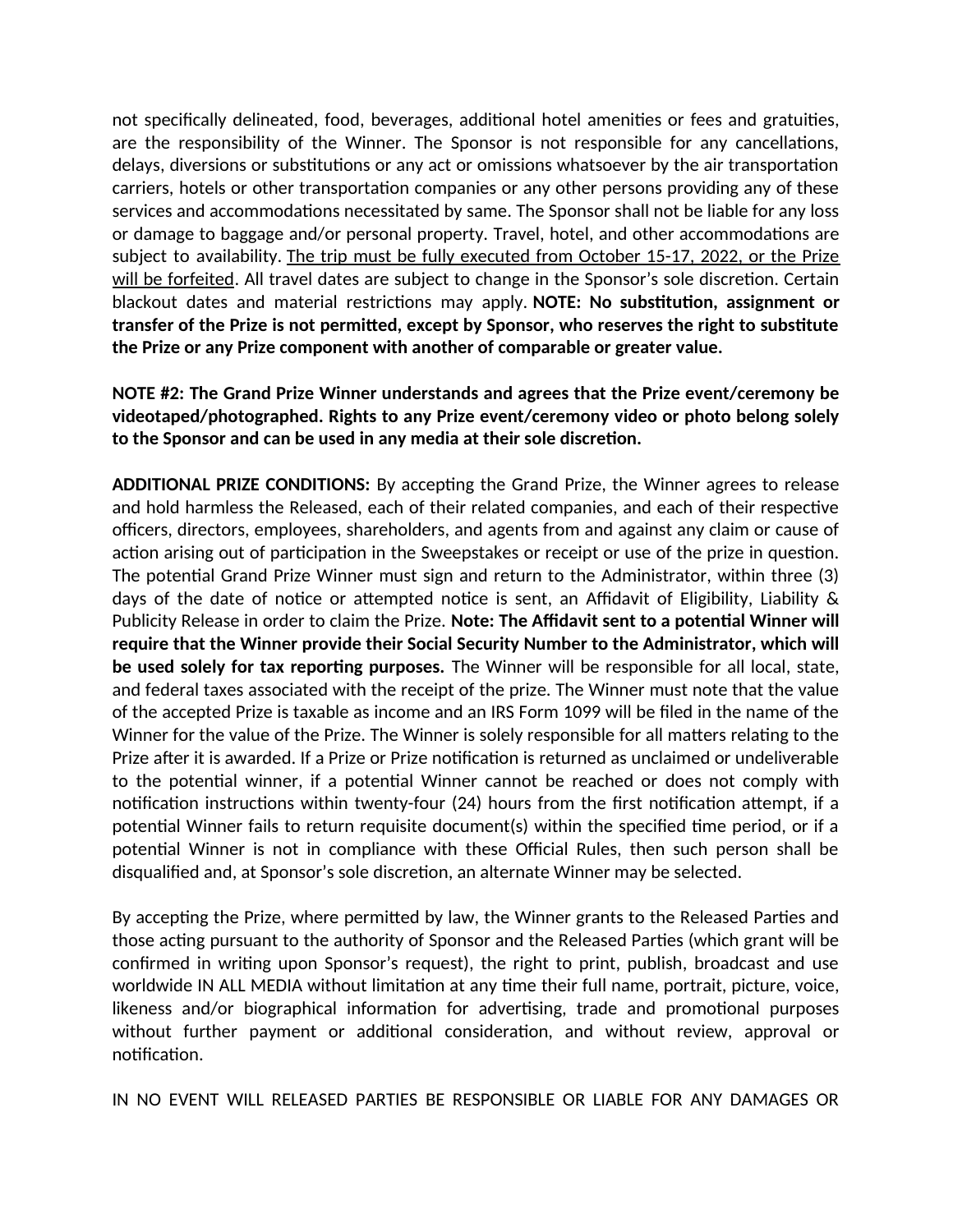LOSSES OF ANY KIND (INCLUDING WITHOUT LIMITATION, DIRECT, INDIRECT, INCIDENTAL, CONSEQUENTIAL, OR PUNITIVE DAMAGES) ARISING OUT OF PARTICIPATION IN THIS SWEEPSTAKES OR THE ACCEPTANCE, POSSESSION, USE, OR MISUSE OF, OR ANY HARM RESULTING FROM THE ACCEPTANCE, POSSESSION, USE OR MISUSE OF THE PRIZE.

By participating, Entrants release and agree to hold harmless the Released Parties from any and all liability for any injuries, death or losses or damages to persons or property AS WELL AS CLAIMS/ACTIONS BASED ON PUBLICITY RIGHTS, DEFAMATION, AND/OR INVASION OF PRIVACY that may arise from participating in this Sweepstakes or its related activities or the acceptance, possession, use or misuse of, or any harm resultng from the acceptance, possession, use or misuse of the Prize. The Winner also acknowledges that Released Partes have neither made nor are in any manner responsible or liable for any warranty, representaton, or guarantee, express or implied, in fact or in law, relative to the Prize.

**DISPUTES:** All issues and questions concerning the construction, validity, interpretation and enforceability of these Official Rules or the rights and obligations of Entrants, Administrator, and Sponsor in connection with the Sweepstakes shall be governed by and construed in accordance with the laws of the State of Florida, without giving efect to any choice of law or conflict of law rules or provisions that would cause the application of any other state's or jurisdiction's laws. By participating in the Sweepstakes, Entrant agrees that: (i) any and all disputes, claims, and causes of action arising out of or in connection with the Sweepstakes, shall be resolved individually without resort to any form of class action; (ii) any judicial proceeding shall take place in a federal or state court within the State of Florida; (iii) any and all claims, judgments , and awards shall be limited to actual out-of-pocket costs incurred, including costs associated with entering this Sweepstakes, but in no event will atorney fees be awarded or recoverable; (iv) under no circumstances will Entrant be permited to obtain awards for, and Entrant hereby waives all rights to seek, punitve, incidental, exemplary, consequental, special damages, lost profts, other damages, and/or any rights to have damages multplied or otherwise increased; and (v) Entrant's remedies are limited to a claim for money damages (if any) and he/she waives any right to seek injunctive or equitable relief.

**SEVERABILITY:** The invalidity or unenforceability of any provision of these Official Rules will not affect the validity or enforceability of any other provision. If any provision of the Official Rules is determined to be invalid or otherwise unenforceable, the other provisions will remain in efect and will be construed as if the invalid or unenforceable provision were not contained herein.

**MISCELLANEOUS:** These Official Rules contain the full and complete understanding with respect to the Sweepstakes and supersede all prior and contemporaneous agreements, representations, and understandings, whether oral or written. The headings herein are for convenience only, do not constitute a part of these Official Rules, and shall not be deemed to limit or afect any of the provisions hereof. No amendment to, or waiver of, any provision of these Official Rules shall be effective unless in writing and signed by both Sponsor and Administrator. The waiver by Sponsor or Administrator of any provision of these Official Rules shall not constitute a waiver of any other provision herein. The rights and obligations hereunder